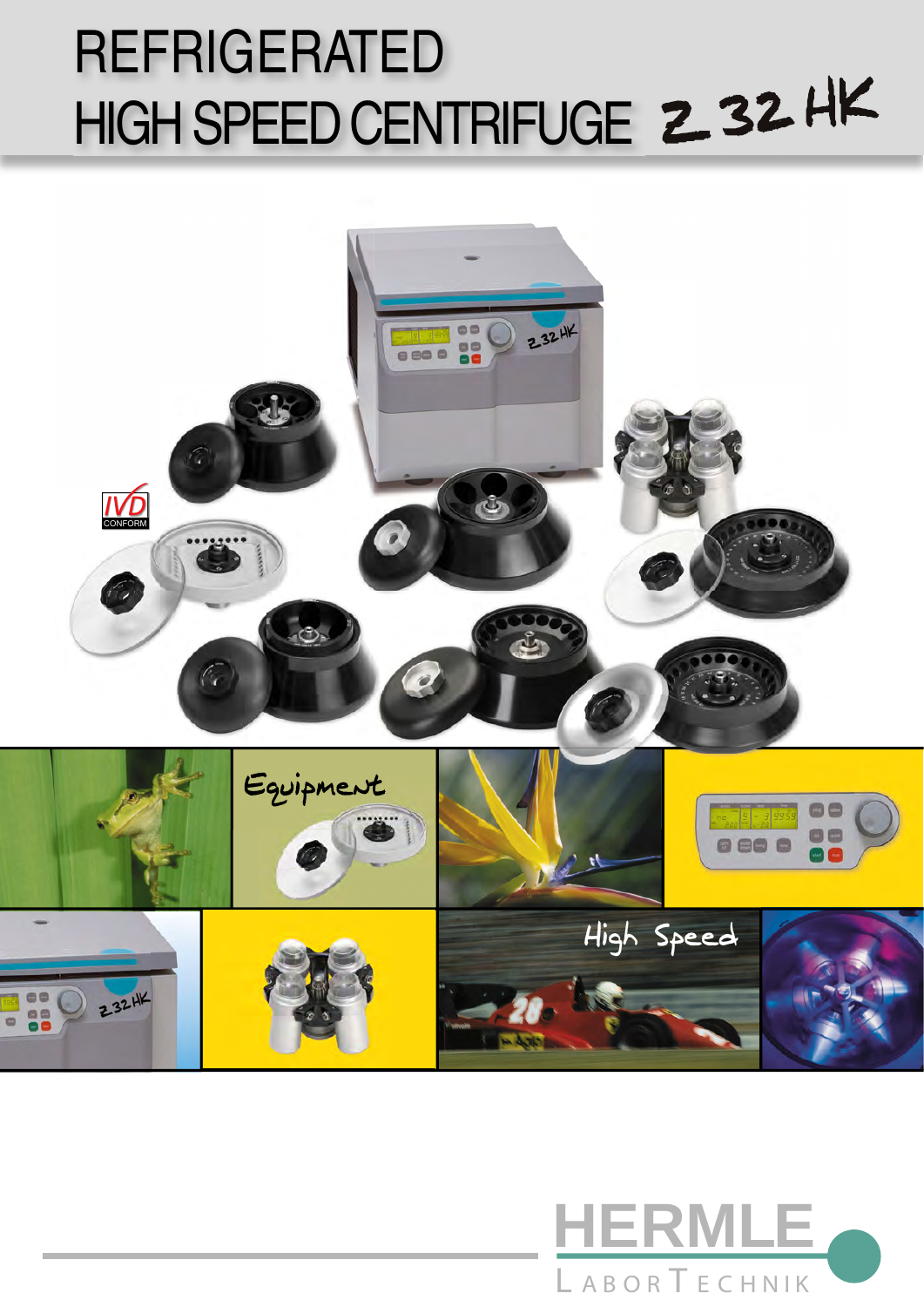### Refrigerated High Speed Centrifuge 232 HK

With a wide range of accessories, the Z 32 HK high speed centrifuge is applicable in a wide variety of research settings.

In spite of the remarkably small footprint, the Z 32 HK features a powerful refrigeration system capable of maintaining cool sample temperatures even at maximum speed.



### • Motor driven lid lock

- Automatic rotor identification system with over speed protection immediately upon rotor installation
- Active imbalance-identification and -cut off rotor specific
- Imbalance tolerant drive

**Specifications** 

• CFC-free refrigeration system

• Maintenance-free induction drive • Microprocessor with large LCD display

- A large variety of rotors and accessoires
- Manufactured according to international safety regulations, i.e. IEC 1010
- Audible signal at the end of each run with several melody options
- Quick and easy rotor exchange
- Noise level under 60 dBA at max. speed

### Distinct Control Panel

- Simple one handed operation
- Easy to program with gloves on
- Splash proof digital display
- Permanent indication of Preset and Actual Values
- Selection of speed in both rpm and g-force, with increments of 10
- 10 acceleration and 10 deceleration rates, possibility of unbreaked decelaration
- Preselection of the Temperature from 20°C to 40°C with 1°C increments
- Indication of the sample temperature
- Pre-cooling program option
- Standstill cooling
- Pre-selection of running time from 10 sec to 99h 59min or continous
- Storage of up to ninety nine runs incl. rotor type
- Quick-key for short runs
- Diagnostic program

### Technical data

max RCF: 38012 xg max. Volume: 4 x 100 ml

max. Speed: 20000 min-1 Speed range:: 200 - 20000 min-1 Running Time: 99 h 59 min / 59 min 50 sec in 1 min / 10 sec increments



Weight: 71 kg Power input: 1200 W

Dimensions  $(w \times h \times d)$ :  $40 \text{ cm} \times 36 \text{ cm} \times 70 \text{ cm}$ 

Order numbers:

311.00 V03 - Z 32 HK, 230 V / 50 - 60 Hz 311.00 V04 - Z 32 HK, 120 V / 50 - 60 Hz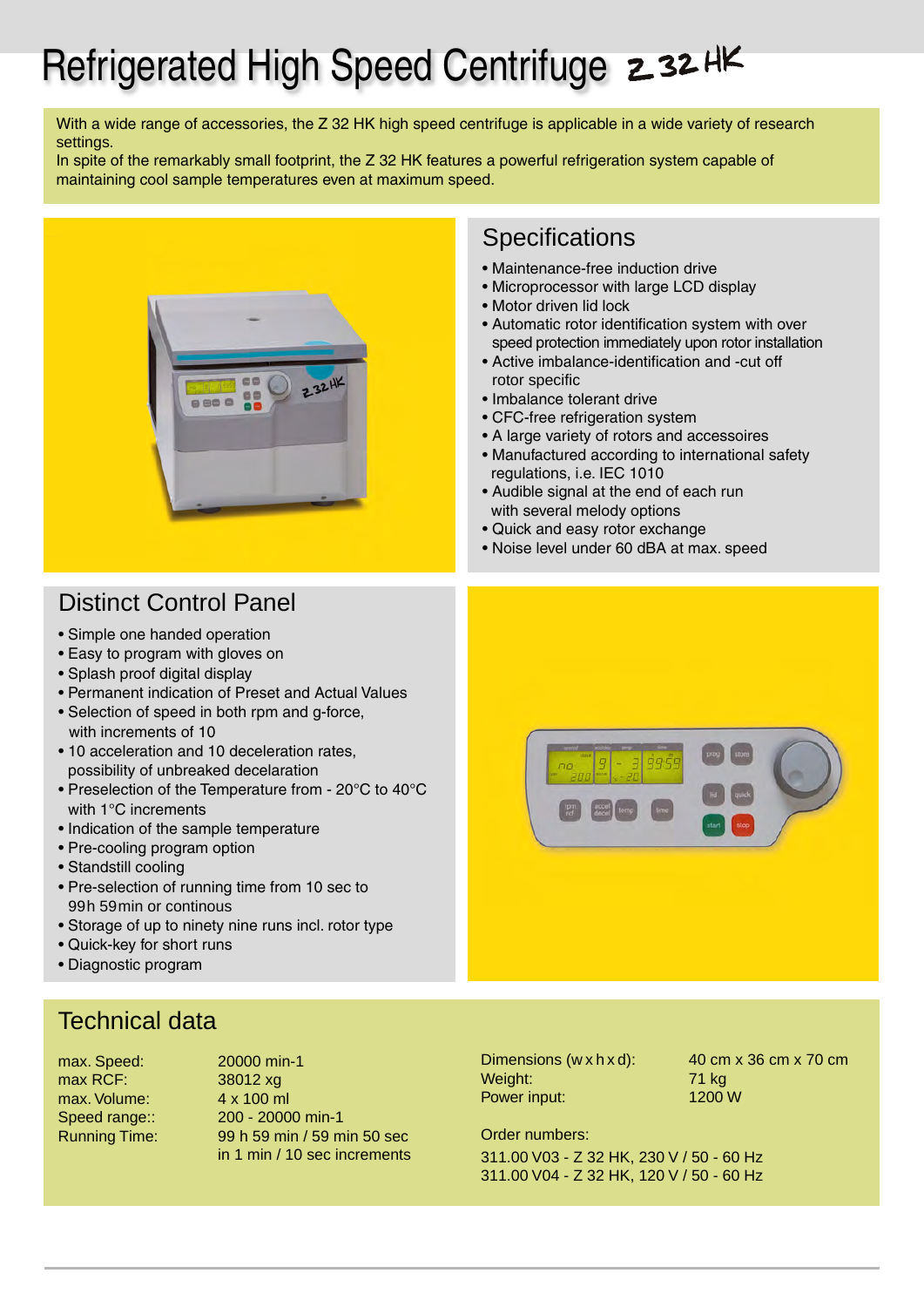# Accessories 232HK

| <b>Rotor/Bucket</b>                                                    | Adapters                                                                                                                                                                                            |                                                                                                            |                                                                                                                                                                                  |                                                                    |                                                                                           |
|------------------------------------------------------------------------|-----------------------------------------------------------------------------------------------------------------------------------------------------------------------------------------------------|------------------------------------------------------------------------------------------------------------|----------------------------------------------------------------------------------------------------------------------------------------------------------------------------------|--------------------------------------------------------------------|-------------------------------------------------------------------------------------------|
|                                                                        |                                                                                                                                                                                                     |                                                                                                            |                                                                                                                                                                                  |                                                                    |                                                                                           |
| <b>Order No.:</b><br>220.78 V05<br>Angle rotor 6 x 85 ml<br>Angle: 25° | Acceleration in sec.: 60 / 500<br>Deceleration in sec.: 50 / 1260<br>max. speed: 13500 rpm<br>RCF-value: 20986 xg<br>max. radius: 10,3 cm<br>$max. \varnothing$ : 38 mm<br>Temp. at max. Speed: 5°C | Order-No.:<br>707.001<br>707.002<br>707.003<br>707.004<br>707.014<br>without Adapter<br>707.000<br>707.015 | Tube rack<br>$1 \times 15$ ml<br>$1 \times 30$ ml<br>$1 \times 50$ ml<br>1 x 50 ml-Falcon<br>$1 \times 15$ ml-Falcon<br>$1 \times 85$ ml<br>$2 \times 15$ ml<br>$1 \times 16$ ml | $\varnothing$ (mm)<br>17<br>25<br>29<br>29<br>17<br>38<br>17<br>18 | Length (min./max.):<br>103/110<br>90/103<br>105<br>118<br>120<br>113<br>95/100<br>103/110 |
|                                                                        |                                                                                                                                                                                                     |                                                                                                            |                                                                                                                                                                                  |                                                                    |                                                                                           |
| <b>Order No.:</b><br>221.18 V02<br>Angle rotor 6 x 85 ml               | Acceleration in sec.: 60 / 250<br>Deceleration in sec.: 50/1620<br>max. speed: 12000 rpm<br>RCF-value: 18514 xg<br>max. radius: 11,5 cm<br>$max. \varnothing$ : 38 mm<br>Temp. at max. Speed: 2°C   | Order-No.:<br>707.001<br>707.002<br>707.003<br>707.004<br>707.014<br>without Adapter                       | Tube rack<br>$1 \times 15$ ml<br>$1 \times 30$ ml<br>$1 \times 50$ ml<br>1 x 50 ml-Falcon<br>1 x 15 ml-Falcon<br>$1 \times 85$ ml                                                | $\varnothing$ (mm)<br>17<br>25<br>29<br>29<br>17<br>38             | Length (min./max.):<br>103/110<br>90/103<br>105<br>118<br>120<br>113                      |
| Angle: 38°                                                             |                                                                                                                                                                                                     | 707.000<br>707.015                                                                                         | $2 \times 15$ ml<br>$1 \times 16$ ml                                                                                                                                             | 17<br>18                                                           | 95/100<br>103/110                                                                         |
|                                                                        |                                                                                                                                                                                                     |                                                                                                            |                                                                                                                                                                                  |                                                                    |                                                                                           |
| Order No.:<br>221.20 V02<br>Angle rotor 4 x 85 ml                      | Acceleration in sec.: 60 / 540<br>Deceleration in sec.: 51 / 1380<br>max. speed: 15000 rpm<br>RCF-value: 23142 xg<br>max. radius: 9,2 cm<br>$max. \varnothing$ : 38 mm<br>Temp. at max. Speed: 5°C  | Order-No.:<br>707.001<br>707.002<br>707.003<br>707.004<br>707.014<br>without Adapter<br>707.000            | Tube rack<br>$1 \times 15$ ml<br>$1 \times 30$ ml<br>$1 \times 50$ ml<br>1 x 50 ml-Falcon*<br>$1 \times 15$ ml-Falcon <sup>*</sup><br>$1 \times 85$ ml<br>$2 \times 15$ ml       | $\varnothing$ (mm)<br>17<br>25<br>29<br>29<br>17<br>38<br>17       | Length (min./max.):<br>103/110<br>90/103<br>105<br>118<br>120<br>113<br>95/100            |
| Angle: 30°                                                             |                                                                                                                                                                                                     | 707.015                                                                                                    | $1 \times 16$ ml<br>*only without rotor lid                                                                                                                                      | 18                                                                 | 103/110                                                                                   |
| <b>Order No.:</b><br>221.22 V02<br>Angle rotor 6 x 50 ml<br>Angle: 26° | Acceleration in sec.: 45 / 420<br>Deceleration in sec.: 35 / 950<br>max. speed: 16000 rpm<br>RCF-value: 24041 xg<br>max. radius: 8,4 cm<br>max. Ø: 29 mm<br>Temp. at max. Speed: -1° C              | Order-No.:<br>ohne Adapter<br>708.019<br>708.003<br>708.004<br>708.017                                     | Tube rack<br>$1 \times 50$ ml<br>$1 \times 30$ ml<br>$1 \times 16$ ml<br>$1 \times 15$ ml<br>1 x 15 ml-Falcon*<br>*only without rotor lid                                        | $\varnothing$ (mm)<br>29<br>25<br>18<br>17<br>17,5                 | Length (min./max.):<br>95/115<br>92/95<br>100/105<br>100/105<br>116/125                   |
|                                                                        |                                                                                                                                                                                                     |                                                                                                            |                                                                                                                                                                                  |                                                                    |                                                                                           |
| Order No.:<br>221.28 V02<br>Angle rotor 20 x 10 ml                     | Acceleration in sec.: 45 / 420<br>Deceleration in sec.: 40 / 1020<br>max. speed: 14000 rpm<br>RCF-value: 21693 xg<br>max. radius: 9,9 cm<br>max. $Ø:16$ mm<br>Temp. at max. Speed: 1° C             | Order-No.:<br>ohne Adapter                                                                                 | Tube rack<br>$1 \times 16$ ml                                                                                                                                                    | $\varnothing$ (mm)<br>16                                           | Length (min./max.):<br>80                                                                 |
| Angle: 30°                                                             |                                                                                                                                                                                                     |                                                                                                            |                                                                                                                                                                                  |                                                                    |                                                                                           |
|                                                                        |                                                                                                                                                                                                     |                                                                                                            |                                                                                                                                                                                  |                                                                    |                                                                                           |
| Order No.:<br>221.17 V03                                               | Acceleration in sec.: 30 / 250<br>Deceleration in sec.: 30 / 600<br>max. speed: 17000 rpm<br>RCF-value: 30371 xg<br>max. radius: 9,4 cm<br>max. Ø: 11 mm<br>Temp. at max. Speed: 8° C               | Order-No.:<br>without Adapter 1 x 2,0 ml<br>without Adapter<br>704.005<br>704.004                          | Tube rack<br>$1 \times 1,5$ ml<br>$1 \times 0.5$ ml<br>1 x 0,4/0,2 ml PCR                                                                                                        | $\varnothing$ (mm)<br>11<br>11<br>8<br>6                           | Length (min./max.):<br>40<br>40<br>45<br>45                                               |
| Angle rotor 30 x 1,5 / 2,0 ml<br>Angle: 45°   hermetically sealed      |                                                                                                                                                                                                     |                                                                                                            |                                                                                                                                                                                  |                                                                    |                                                                                           |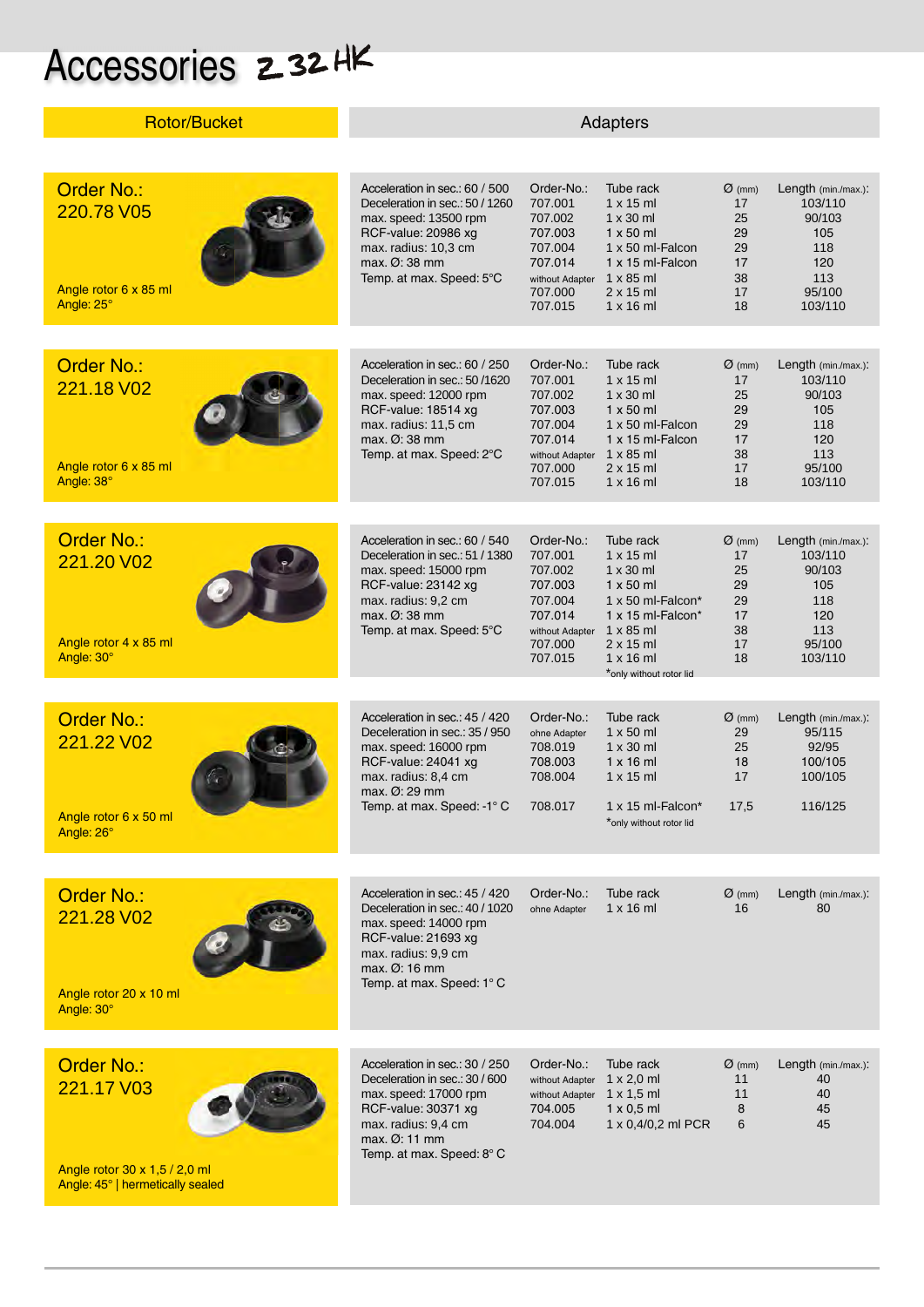## Accessories 232HK

| <b>Rotor/Bucket</b>                                                                                         | Adapters                                                                                                                                                                                                                                                               |                                                                                                                                                                                                    |                                                                                                                            |  |  |
|-------------------------------------------------------------------------------------------------------------|------------------------------------------------------------------------------------------------------------------------------------------------------------------------------------------------------------------------------------------------------------------------|----------------------------------------------------------------------------------------------------------------------------------------------------------------------------------------------------|----------------------------------------------------------------------------------------------------------------------------|--|--|
|                                                                                                             |                                                                                                                                                                                                                                                                        |                                                                                                                                                                                                    |                                                                                                                            |  |  |
| <b>Order No.:</b><br>220.87 V10<br>Angle rotor $24 \times 1.5 / 2.0$ ml<br>Angle: 45°   hermetically sealed | Acceleration in sec.: 30 / 260<br>Order-No.:<br>Deceleration in sec.: 30 / 420<br>without Adapter<br>max. speed: 20000 rpm<br>RCF-value: 38012 xg<br>704.005<br>max. radius: 8,5 cm<br>704.004<br>max. $Ø: 11$ mm<br>Temp. at max. Speed: 10°C                         | Tube rack<br>$\varnothing$ (mm)<br>$1 \times 2,0$ ml<br>11<br>without Adapter 1 x 1,5 ml<br>11<br>$1 \times 0.5$ ml<br>8<br>1 x 0,4/0,2 ml PCR<br>6                                                | Length (min./max.):<br>40<br>40<br>45<br>45                                                                                |  |  |
|                                                                                                             |                                                                                                                                                                                                                                                                        |                                                                                                                                                                                                    |                                                                                                                            |  |  |
| Order No.:<br>220.87 V09<br>Angle rotor 24 x 1,5 / 2,0 ml<br>Angle: 45°                                     | Acceleration in sec.: 25 / 220<br>Order-No.:<br>Deceleration in sec.: 25 / 370<br>without Adapter<br>max. speed: 17000 rpm<br>RCF-value: 27467 xg<br>704.005<br>max. radius: 8,5 cm<br>704.004<br>max. $\varnothing$ : 11 mm<br>Temp. at max. Speed: -1°C              | Tube rack<br>$\varnothing$ (mm)<br>$1 \times 2,0$ ml<br>11<br>without Adapter 1 x 1,5 ml<br>11<br>$1 \times 0.5$ ml<br>8<br>1 x 0,4/0,2 ml PCR<br>6                                                | Length (min./max.):<br>40<br>40<br>45<br>45                                                                                |  |  |
|                                                                                                             |                                                                                                                                                                                                                                                                        |                                                                                                                                                                                                    |                                                                                                                            |  |  |
| <b>Order No.:</b><br>220.88 V07<br>Angle rotor 44 x 1,5 / 2,0 ml<br>Angle: 40°C                             | Acceleration in sec.: 22 / 200<br>Order-No.:<br>Deceleration in sec.: 22 / 280<br>max. speed: 13500 rpm<br>RCF-value: 17115/14466 xg<br>704.005<br>max. radius: 8,4/7,1 cm<br>704.004<br>max. $\varnothing$ : 11 mm<br>Temp. at max. Speed: 5°C                        | Tube rack<br>$\varnothing$ (mm)<br>without Adapter 1 x 2,0 ml<br>11<br>without Adapter 1 x 1,5 ml<br>11<br>$1 \times 0.5$ ml<br>8<br>1 x 0,4/0,2 ml PCR<br>6                                       | Length (min./max.):<br>40<br>40<br>45<br>45                                                                                |  |  |
|                                                                                                             |                                                                                                                                                                                                                                                                        |                                                                                                                                                                                                    |                                                                                                                            |  |  |
| <b>Order No.:</b><br>221.38 V01<br>Angle rotor 4 x 8 PCR Strips<br>Angle: 45°                               | Acceleration in sec.: 13 / 110<br>Deceleration in sec.: 10 / 200<br>max. speed: 15000 rpm<br>RCF-value: 15342 xg<br>max. radius: 6,1 cm<br>$max. \varnothing: 6 mm$<br>Temp. at max. Speed: -7°C                                                                       |                                                                                                                                                                                                    |                                                                                                                            |  |  |
|                                                                                                             |                                                                                                                                                                                                                                                                        |                                                                                                                                                                                                    |                                                                                                                            |  |  |
| <b>Order No.:</b><br>221.12 V03<br><b>Swing out rotor 4 Places</b>                                          | Volume<br>Acceleration in sec.: 15 / 100<br>Deceleration in sec.: 15 / 180<br>Tubes Ø in mm<br>max. speed: 4500 min-1<br>RCF-value: 3350 xg<br>max. radius: 14,8 cm<br>Temp. at max. Speed: -15°C<br>Length min./max. (mm)<br>Tubes per Rotor<br>Radiuscorrection (cm) | 100 ml<br>50 ml<br>85 ml<br><b>RB</b> Glass<br>RB/OR<br><b>RB</b> Glass<br>44<br>34<br>38<br>90/108<br>90/108<br>92/118<br>$\overline{4}$<br>$\overline{4}$<br>$\overline{4}$<br>0,3<br>0,7<br>0,7 | 50 ml<br>50 ml<br><b>RB</b> Glass<br>Falcon<br>29<br>29<br>90/133<br>116<br>$\overline{4}$<br>$\overline{4}$<br>0,3<br>0,3 |  |  |
| Angle: 0-90°                                                                                                | Order-No.: Tube Rack                                                                                                                                                                                                                                                   | 626.001<br>626.008<br>626,000                                                                                                                                                                      | 626.002<br>626.009                                                                                                         |  |  |
| <b>Volume</b>                                                                                               | 30 ml<br>50 ml<br>25 ml<br>$15$ ml<br>$15$ ml                                                                                                                                                                                                                          | 15 <sub>ml</sub><br>$5/7$ ml<br>$1,5$ ml<br>4,5 ml                                                                                                                                                 | 5/7ml<br>5/7ml                                                                                                             |  |  |
| Tubes Ø in mm                                                                                               | Rim<br>Universal<br><b>RB</b> Glass<br>Falcon<br>Rim<br>29<br>25<br>25<br>17<br>17                                                                                                                                                                                     | RB Glass RB Glass<br>Reakt.<br>Sarstedt<br>17<br>13<br>11<br>12<br>Ţ                                                                                                                               | Vakut.<br>13<br>13                                                                                                         |  |  |
| Length min./max. (mm)<br><b>Tubes per Rotor</b><br>Radiuscorrection (cm)<br>Order-No.: Tube Rack            | 95/105<br>95/110<br>120<br>120<br>116<br>$\overline{4}$<br>$\overline{4}$<br>$\overline{4}$<br>8<br>8<br>0,2<br>0,0<br>0,2<br>0,2<br>0,0<br>626.012<br>626.003<br>626.010<br>626.011<br>626.013                                                                        | 75/100<br>90/108<br>75/100<br>42<br>40<br>28<br>36<br>36<br>0,3<br>0,6<br>0,6<br>0,6<br>626.004<br>626.007<br>626.005<br>626.014                                                                   | 65/80<br>75/100<br>28<br>28<br>3,2<br>0,6<br>626.015<br>626.006                                                            |  |  |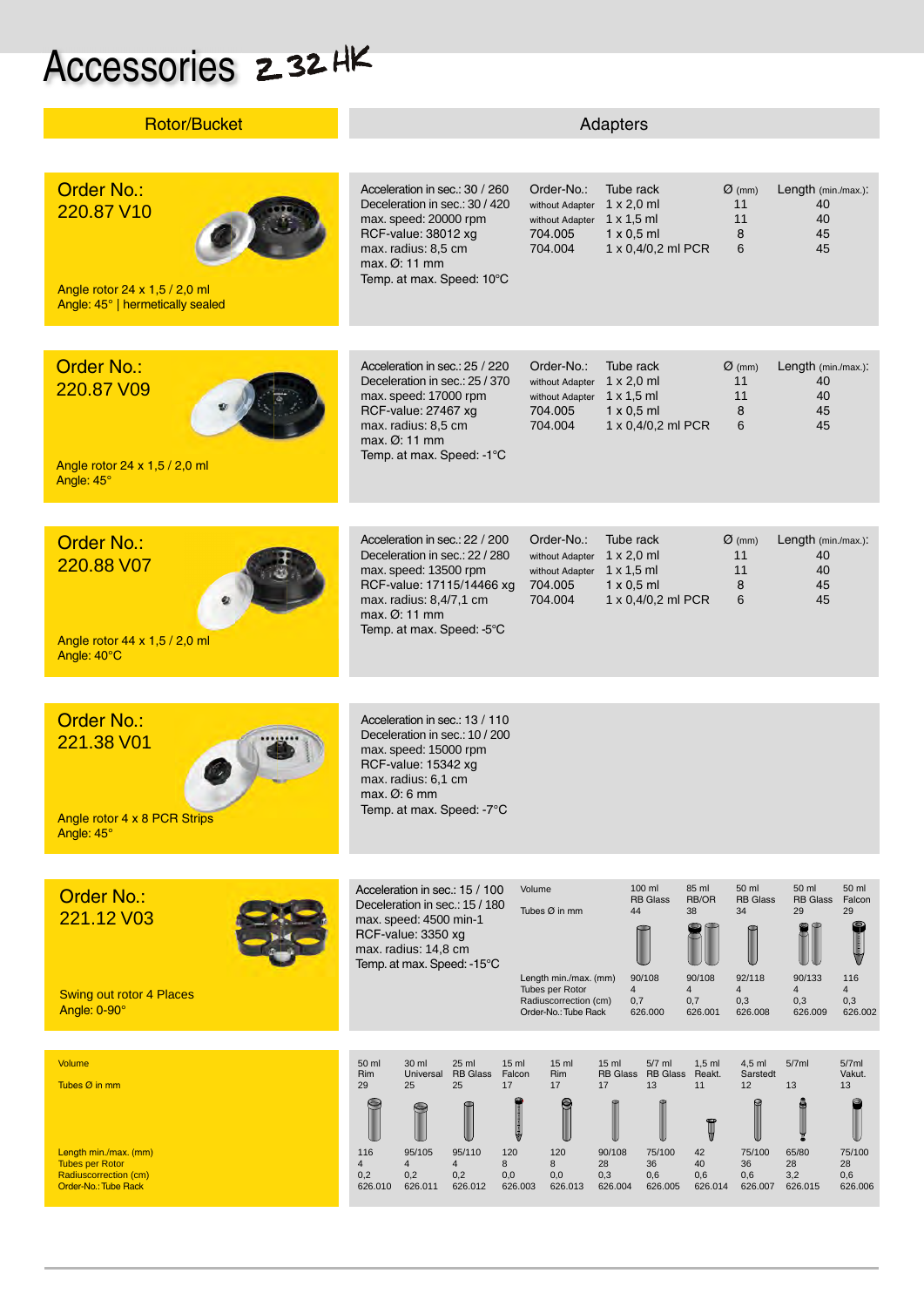### Accessories 232HK